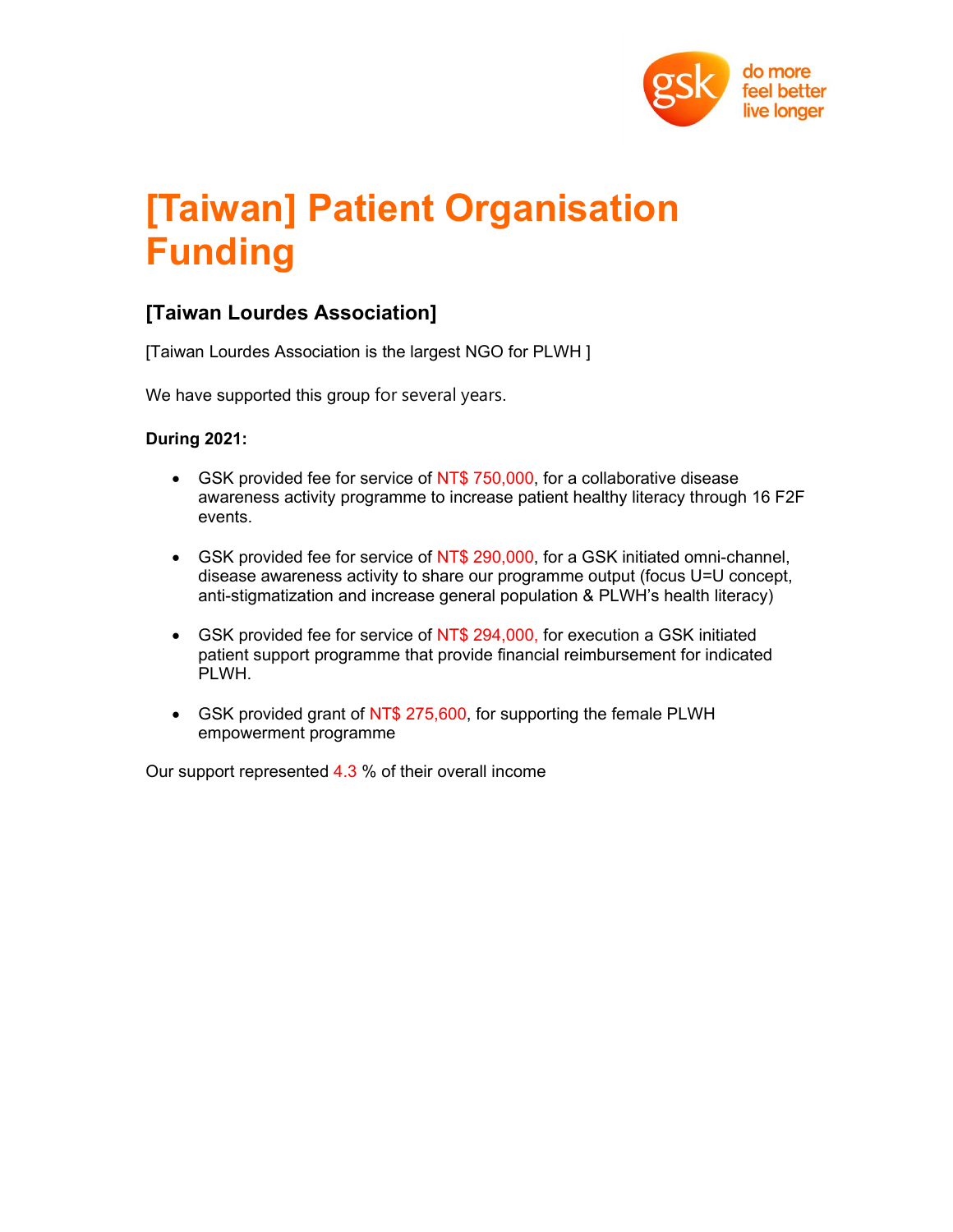# [Taiwan AIDS Organization]

[This NGO is mainly to provide HIV screening and HIV disease awareness education to general public]

We have supported this group since 2021.

#### During 2021:

- GSK provided fee for service of NT\$ 110,000, for a GSK initiated omni-channel, disease awareness activity to share our programme output (focus U=U concept, anti-stigmatisation and increase general population & PLWH's health literacy)
- GSK provided grant of NT\$ 300,000, for supporting the programme of [Young population HIV, STD and COVID-19 prevention & education programme]

Our support represented 2.8 % of their overall income

### [Taoyuan G House]

[Taoyuan G House is the MSM service centre belong to Chinese Mental Health Promotion and Research Association]

We have supported this group since 2019.

### During 2021:

- GSK provided fee for service of NT\$ 150,000, for a collaborative disease awareness activity programme to increase patient healthy literacy through 16 F2F events.
- GSK provided grant of NT\$ 298,000, for supporting the programme of [ high risk population PrEP education and PLWH's health counselling]

Our support represented 24.5 % of their overall income. (Reference: 2020 income)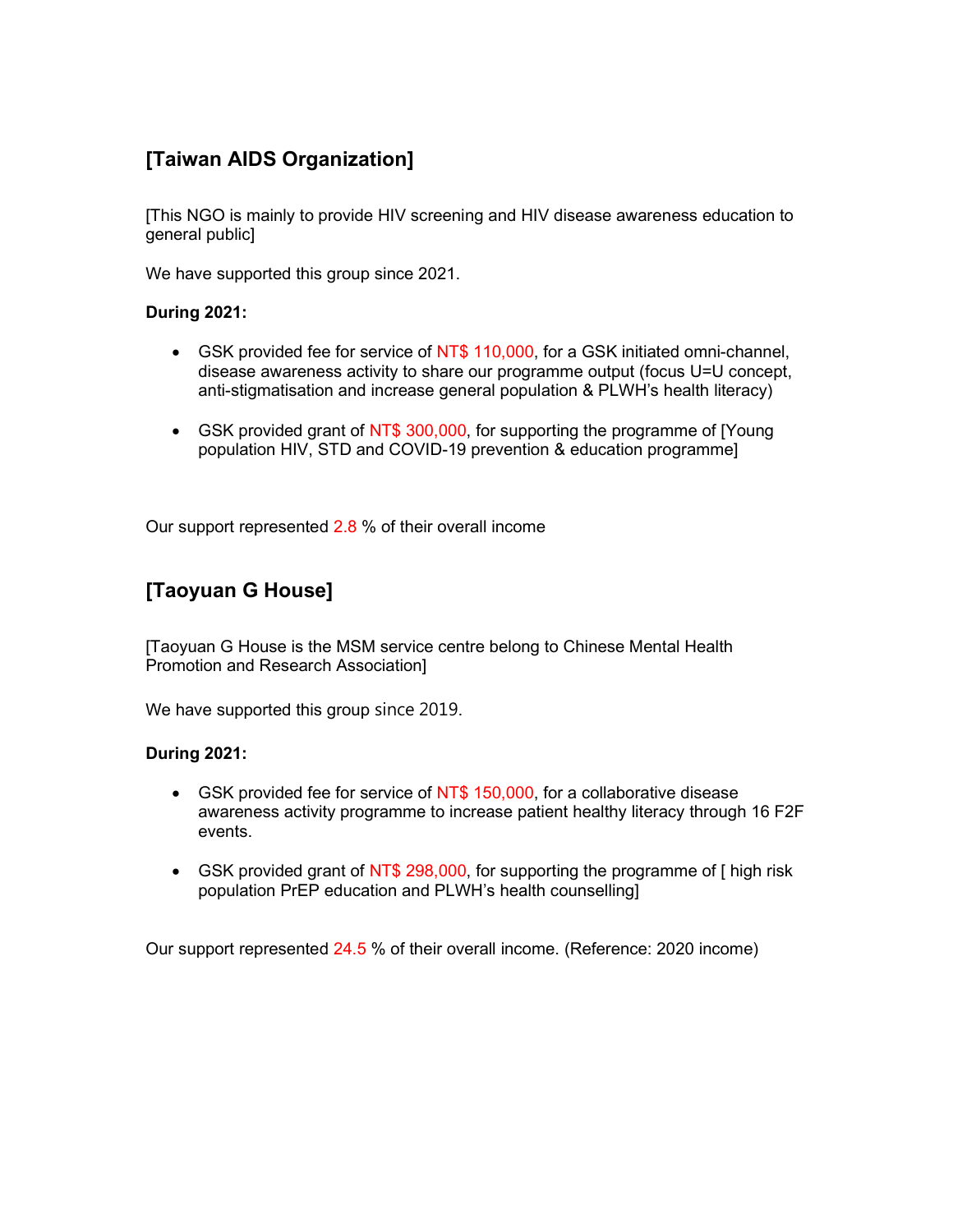# [Taiwan GDi Association]

[Taiwan GDi Association is the biggest NGO in centre of Taiwan to provide service to LGBT as well as PLWH]

We have supported this group since 2021.

#### During 2021:

- GSK provided fee for service of NT\$ 110,000, for a GSK initiated omni-channel, disease awareness activity to share our programme output (focus U=U concept, anti-stigmatisation and increase general population & PLWH's health literacy)
- GSK provided fee for service of NT\$ 80,000, for a GSK initiated disease awareness activity to promote concept of U=U in world AIDS day

Our support represented 2.7 % of their overall income

### [Love & Hope Association]

[Love and Hope is the only Patient organization in South of Taiwan to provide service to PLWH]

We have supported this group for several years.

### During 2021:

- GSK provided fee for service of NT\$ 150,000, for a collaborative disease awareness activity programme to increase patient healthy literacy through 16 F2F events.
- GSK provided fee for service of NT\$ 290,000, for a GSK initiated omni-channel, disease awareness activity to share our programme output (focus U=U concept, anti-stigmatisation and increase general population & PLWH's health literacy)
- GSK provided fee for service of NT\$ 80,000, for a GSK initiated disease awareness activity to promote concept of U=U in world AIDS day

Our support represented 6.9 % of their overall income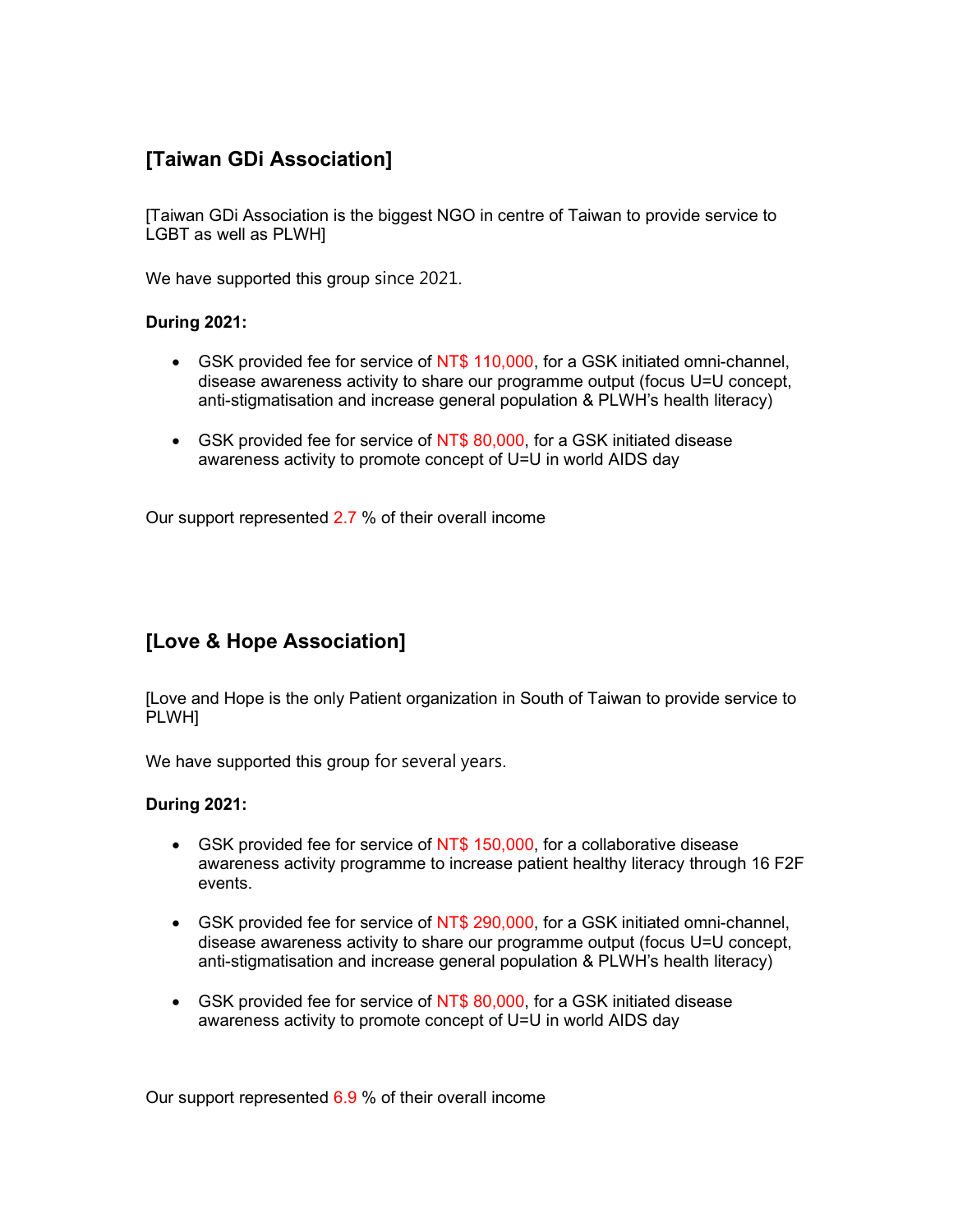# [HIV Story]

[This is an emerging PLWH's Association focus on digital platform for anti-stigma and sharing PLWH's perspectives]

We have supported this group since 2020.

### During 2021:

- GSK provided fee for service of NT\$ 250,000, for a collaborative disease awareness activity programme to increase patient healthy literacy through 16 F2F events.
- GSK provided fee for service of NT\$ 60,000, for a GSK initiated disease awareness activity to promote concept of U=U in world AIDS day

Our support represented 5.7 % of their overall income

### [Persons with HIV/AIDS Rights Advocacy Association of Taiwan (PRAA)]

[This association is the leading patient organization for human right protection, antistigma and anti-discrimination]

We have supported this group for several years.

### During 2021:

 GSK provided fee for service of NT\$ 110,000, for a GSK initiated omni-channel disease awareness activity to share our programme output (focus U=U concept, anti-stigmatization and increase general population & PLWH's health literacy)

Our support represented 3.4 % of their overall income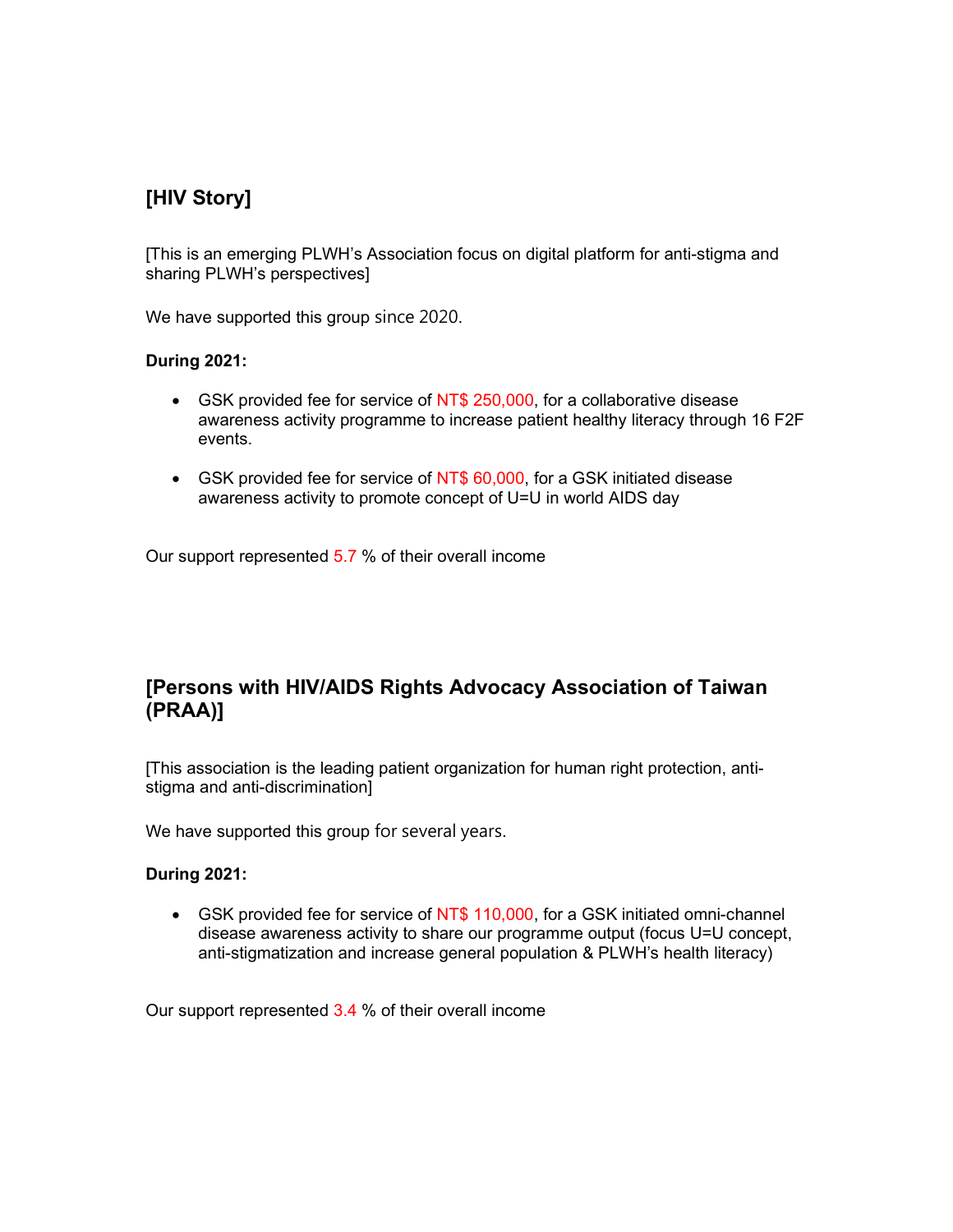# [Act as One]

[This is a newly established patient organization since 2021 and provide PLWH support from multi-channel platforms including social media]

We have supported this group since 2021.

### During 2021:

• GSK provided grant of NT\$ 275,600, for supporting the female PLWH empowerment programme

Our support represented 5.5 % of their overall income

# [HEART]

[Heart is a patient organization that focused on HIV and Chemsex prevention]

We have supported this group since 2016.

### During 2021:

• GSK provided grant of NT\$ 200,000, for supporting the female PLWH empowerment programme

Our support represented 21.7 % of their overall income